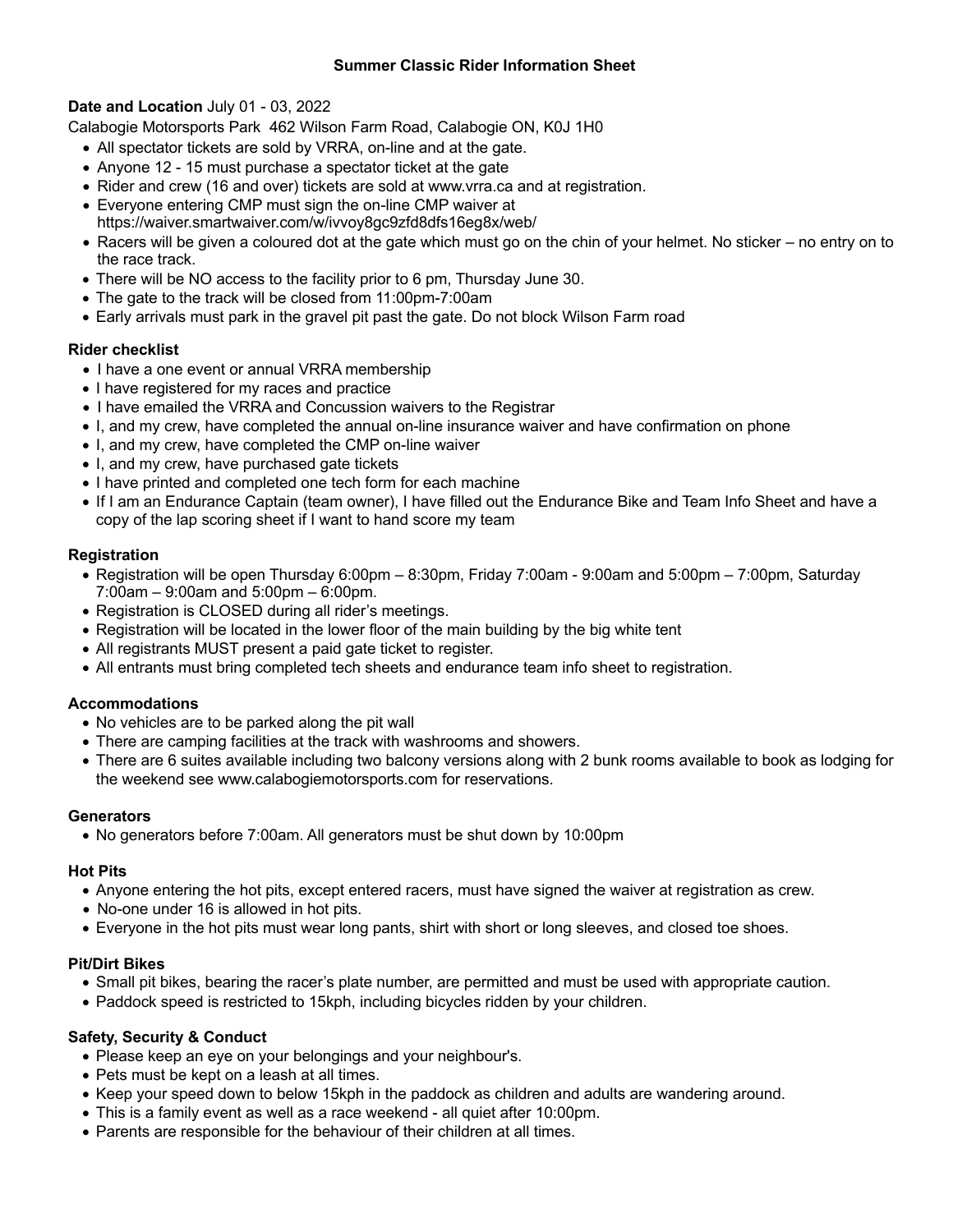Absolutely no alcohol or intoxicating substances to be consumed until after racing is over for the day and the track is closed. Any incidents of excessive use during the evening/night prior to a racing day will result in the rider being banned from racing at the event.

### **Racing**

- The VRRA reserves the right to change the length of races.
- The VRRA reserves the right to combine or cancel classes based on the number of entrants.
- Any restarted race ending before its scheduled distance needs to have completed a minimum of three laps in order to be scored on its finishing order from its last completed lap.
- Race Announcing should be on 88.9FM we will confirm Friday.

# **Rider's Meetings**

- Are held each morning at 8:00am at the track map/ big white tent.
- Rider's meetings are mandatory for all racers. Attendance will be taken.

## **Medical Cards**

• Medical data cards must be worn on helmets. Medical Data Carriers can be purchased at Registration.

# **Trophies**

• Trophy presentation takes place Sunday at the end of race weekend at the big white tent.

## **Souvenirs and Memberships**

- T-shirts, hats, posters, and other VRRA souvenirs will be on sale near the big white tent. Shop early they go fast!
- No cash no problem, electronic payment is available.

## **Technical Inspection**

- Tech will be located near the big white tent by the track map.
- Tech Inspection will be closed during riders' meetings.
- Tech will open Thursday evening 6:30pm 8:00pm. Friday 7:00am 9:00am and 6:00pm 8:00pm. Saturday 7:00am – 9:00am. Sunday 7:00am – 8:00am.
- Thursday night and Friday morning are for bikes running Friday practice and Endurance only.
- During the event tech will be available. You will be informed of the location at the riders' meeting.
- Bring your completed tech sheets to Tech Inspection, with your bike and helmet.
- You must complete the helmet section of the tech form. You may be asked to show us the date of manufacture.
- All old fork bands, endurance and practice stickers must be removed from bikes and old stickers must be removed from helmets.
- Tech inspectors will be examining machines for correct machine preparation and lock wiring.
- Fairings must be removed if inspection cannot be carried out. If the lower fairing is the oil catch pan for the machine the lower must be brought separately for inspection.
- If the oil drain plugs, filter and lock-wire are easily visible with the oil pan in place, the pan may be fitted for inspection.
- Liquid cooled machines may be checked for the presence of glycol. This type of coolant is strictly banned, and if found the machine will be removed from the event, and the rider will be penalized.
- Any motorcycle that is presented for inspection in a condition which may prevent carrying out a thorough inspection will be turned away until the condition is corrected.
- Motorcycles must be clean and the engines cool to the touch in order for inspection to be done.

### **Sound Limitations**

• **We have purchased a Noise Bylaw variance from the track for this event. All machinery must conform to 103db measured ambient from the track offices. Riders of machinery found to exceed this limit will be notified. No one who is found to exceed the 103 db limit will be removed from the event as long as they show an honest attempt to reduce their machine's db level. Refusal to comply will prevent you from entering the track or running the engine in the paddock. No race engines to be run before 8:00am or after 8:00pm. Please make every effort to show the community of Calabogie that the VRRA is a positive addition to their summer festivities.**